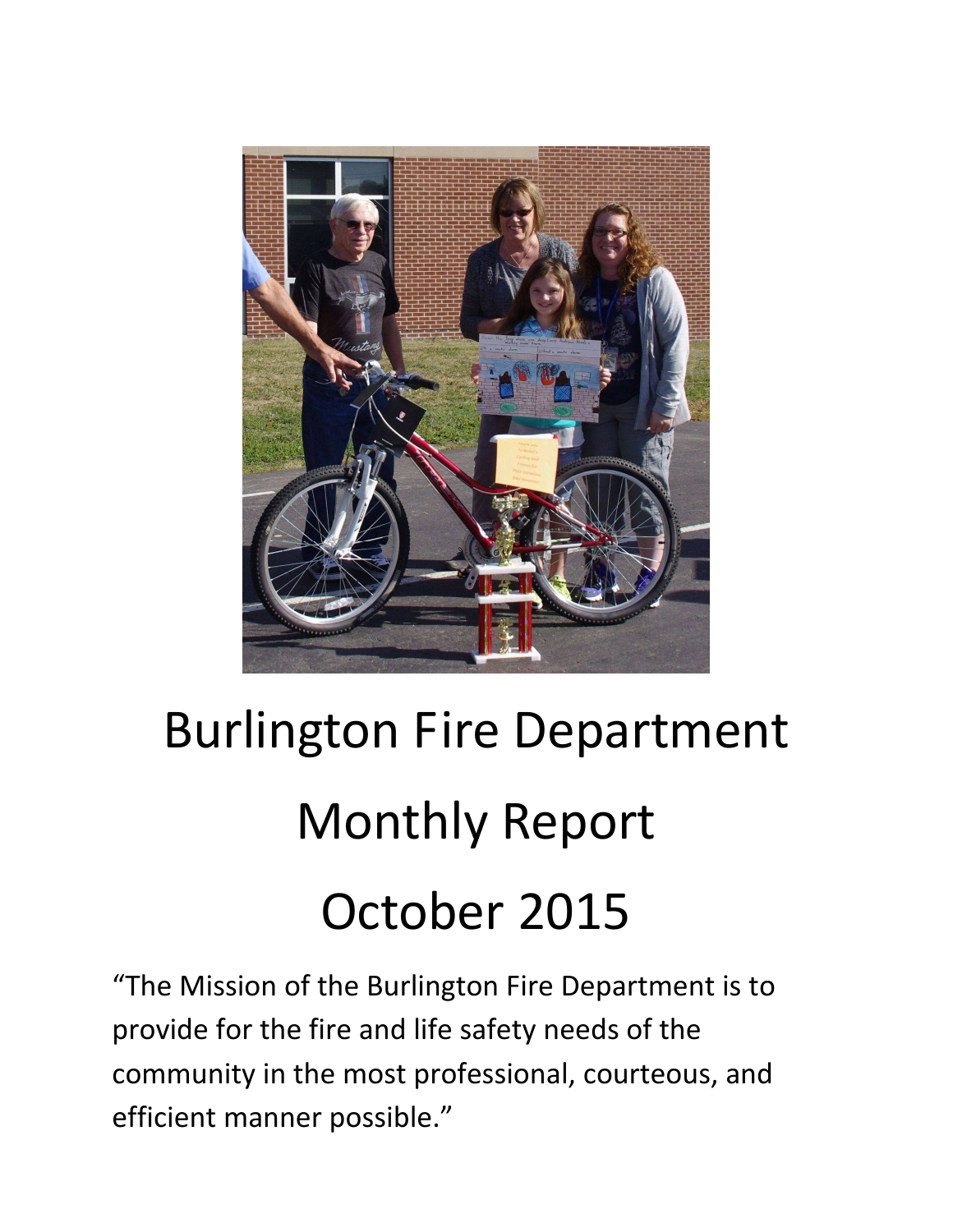## **Fire Prevention**

Fire Prevention Week was October  $4<sup>th</sup>$  through the  $10<sup>th</sup>$ . The theme was "Hear the beep where you sleep" which fits very well with our smoke detector program. Fire Marshal Crooks and other shift members visited every elementary, middle, and high school in Burlington. At each elementary school the  $4<sup>th</sup>$  grade poster contest winners were announced with the grand prize winner being Ruby Ransford from Corse Elementary.



 Crews gave several tours of the stations to various schools including West Burlington Preschool, Grimes Preschool, Great River Christian Kindergarten, Sunnyside Preschool, North Hill Preschool, Blackhawk Preschool, and Blackhawk Kindergarten. They also visited several other preschools including Headstart, Little Nike, and Sunnyday.

 Crews installed 67 smoke detectors in October. They are now able to install carbon monoxide detectors as well thanks to the Elk's Club purchasing 80 CO detectors. We now have a good supply of both smoke and CO detectors to install.

 Saunderson Heights Neighborhood Association held their meeting at Central Station in October. Fire Marshal Crooks was a guest speaker. He talked about smoke detectors and about our smoke detector program.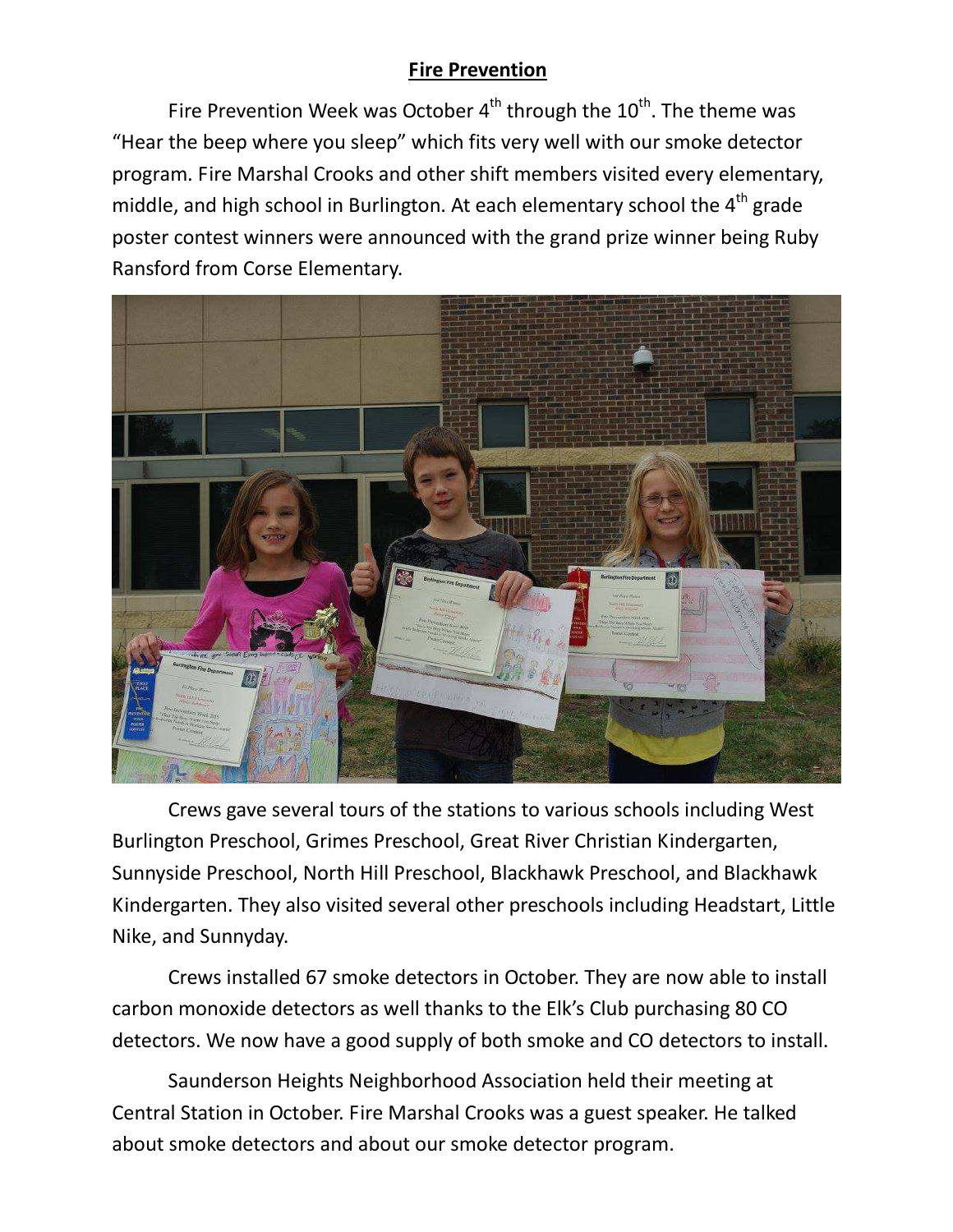#### **Training**

 Annual Aircraft Rescue and Firefighting (ARFF) training was held at the Southeast Iowa Regional Airport. ARFF Specialists, LLC, conducted 4 classes over 2 days. Class was a mixture of hands-on live fire training and a small amount of classroom learning.

 Several firefighters attended a Basic Life Support Instructor Update in October. This training allows us to have in-house Cardio Pulmonary Resuscitation (CPR) classes for both our personnel and the general public.

 There were 2 days of hydraulic rescue tool training held at Alter Scrap Metal. We received 2 sets of Genesis rescue tools in October including spreaders and cutters. Crews used these battery powered tools to disassemble several cars provided at the scrap yard. The new tools replaced older models that were connected via hydraulic hoses to gas or electric hydraulic pumps. The first out engines at both Central Station and Station 2 will have a set of the new tools.

#### **Operations**

We had 429 calls for service in October including 133 overlapping calls. 305 of those calls were in Burlington. Our average response time for EMS calls in the city of Burlington was 5 minutes and 42 seconds. The average response time for building fires in the city of Burlington was 4 minutes and 30 seconds. This time starts when we receive the notification from dispatch and ends when the first unit arrives on scene.

Engine 1 was sold to the Tularosa Fire Department (TFD), Tularosa, New Mexico. A TFD representative picked it up and drove it back to New Mexico on Oct. 30<sup>th</sup>. The Apparatus Committee met with Pierce Manufacturing representatives to finalize the engineer's drawings and specifications for the new Engine 1, which will be delivered in late spring 2016.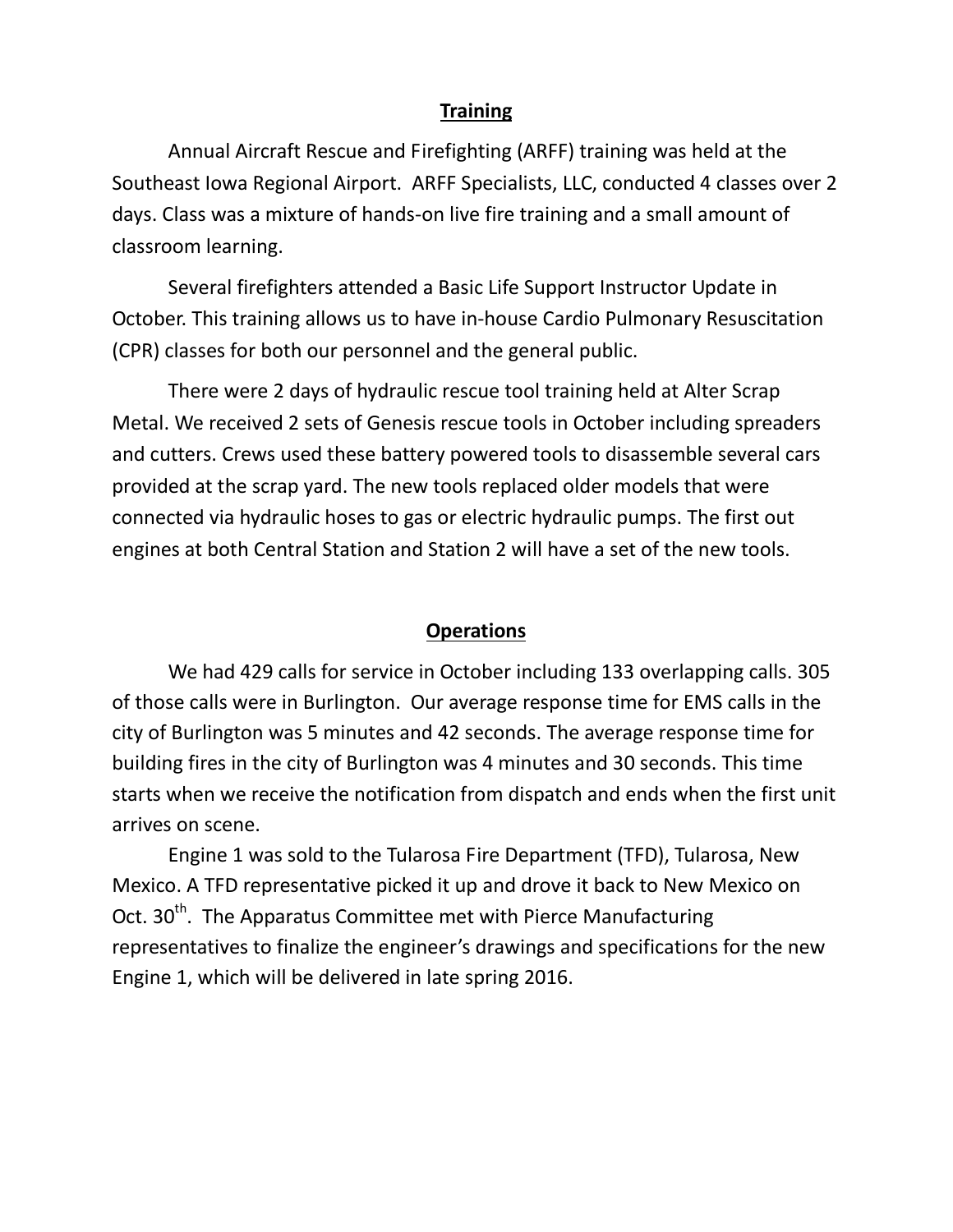### **Other Activities**

- BC Workman received his 25 year tenure award.
- Crews completed annual ground ladder testing.
- BC Workman, DC Ryan, and Chief Trexel attended the Des Moines County Firefighter's Association meeting at the Des Moines County Sheriff's Office.
- BC Workman represented Division 62 at the MABAS Executive Board meeting.
- Several firefighters participated in "Story Time" at the Burlington Public Library.
- Firefighters Berndt and Imhoff, and Capt. Hoschek attended the HazMat Symposium in Ames.
- Crews participated in the Halloween party at the Moose Lodge.
- FM Crooks attended the Hawkeye State Fire Safety Conference.
- Chief Trexel attended the Iowa Professional Fire Chief's Conference and the Iowa Homeland Security Conference.
- Crew's provided CPR recertification training for all DESCOM dispatchers as part of their continuing education requirements for Emergency Medical Dispatching.
- Crews completed several fire preplans including plans for the Blair House and the Burlington Apartments.
- FM Crooks attended the Southeastern Community College Safety and Response meeting.
- Chief Trexel attended the Integrated Emergency Management Course Planning Committee meeting.
- BC Workman made a smoke detector and fire safety presentation to the Burlington Landlord Association.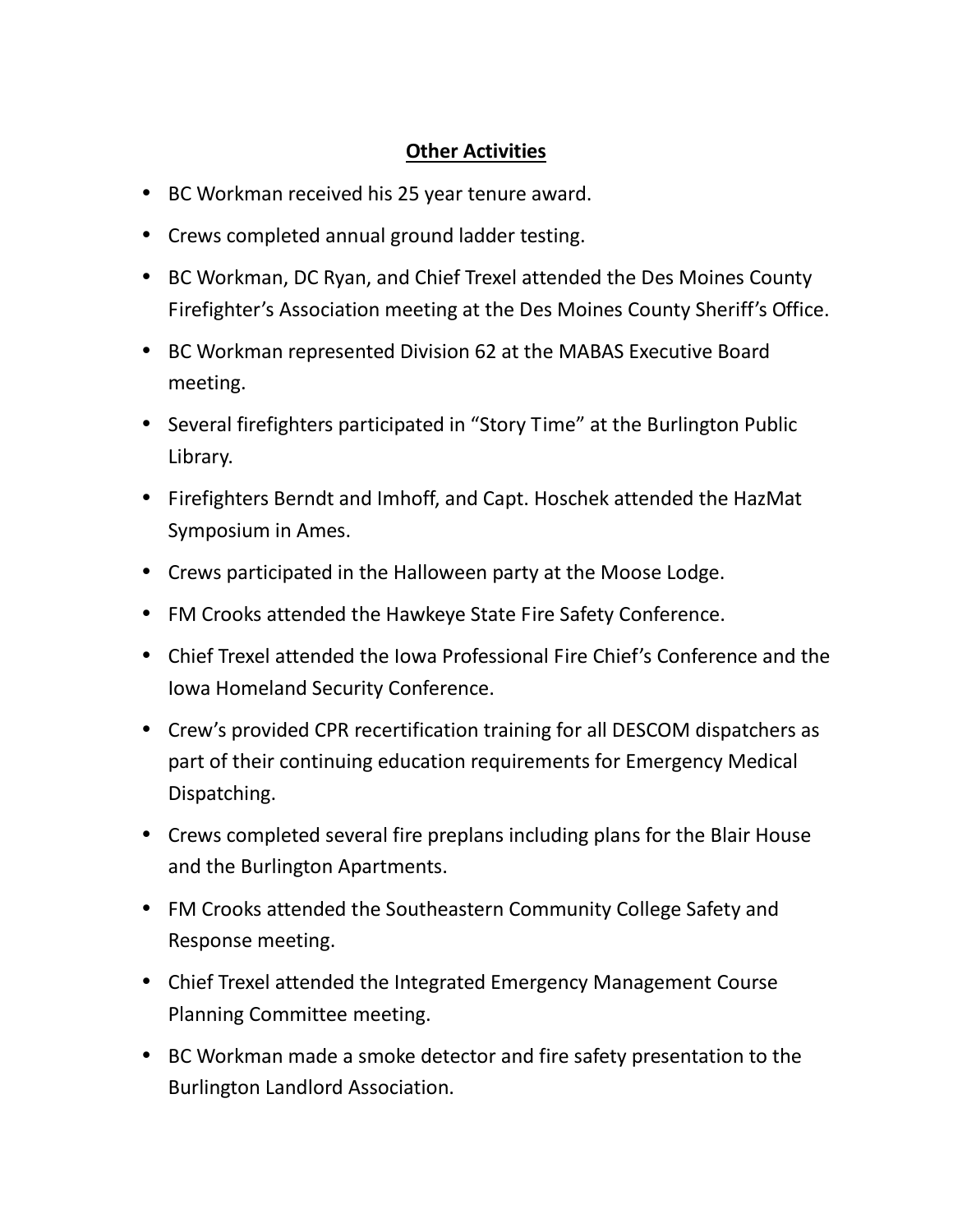- Chief Trexel participated in the Community Health Assessment Committee meeting at GRMC.
- Crews took an ambulance, fire engine, and the safety trailer to City Day in the Park.
- Shift 1 hosted dinner for the winner of the "If I were mayor for the day" essay winner Catherine Walsh, her parents, and Mayor McCampbell.
- FM Crooks and BC Workman attended the groundbreaking ceremony for the Salvation Army Community Center.
- Crews participated in the "Lights On" event at Edward Stone Middle School.

Respectfully Submitted,

Matt Trexel

Fire Chief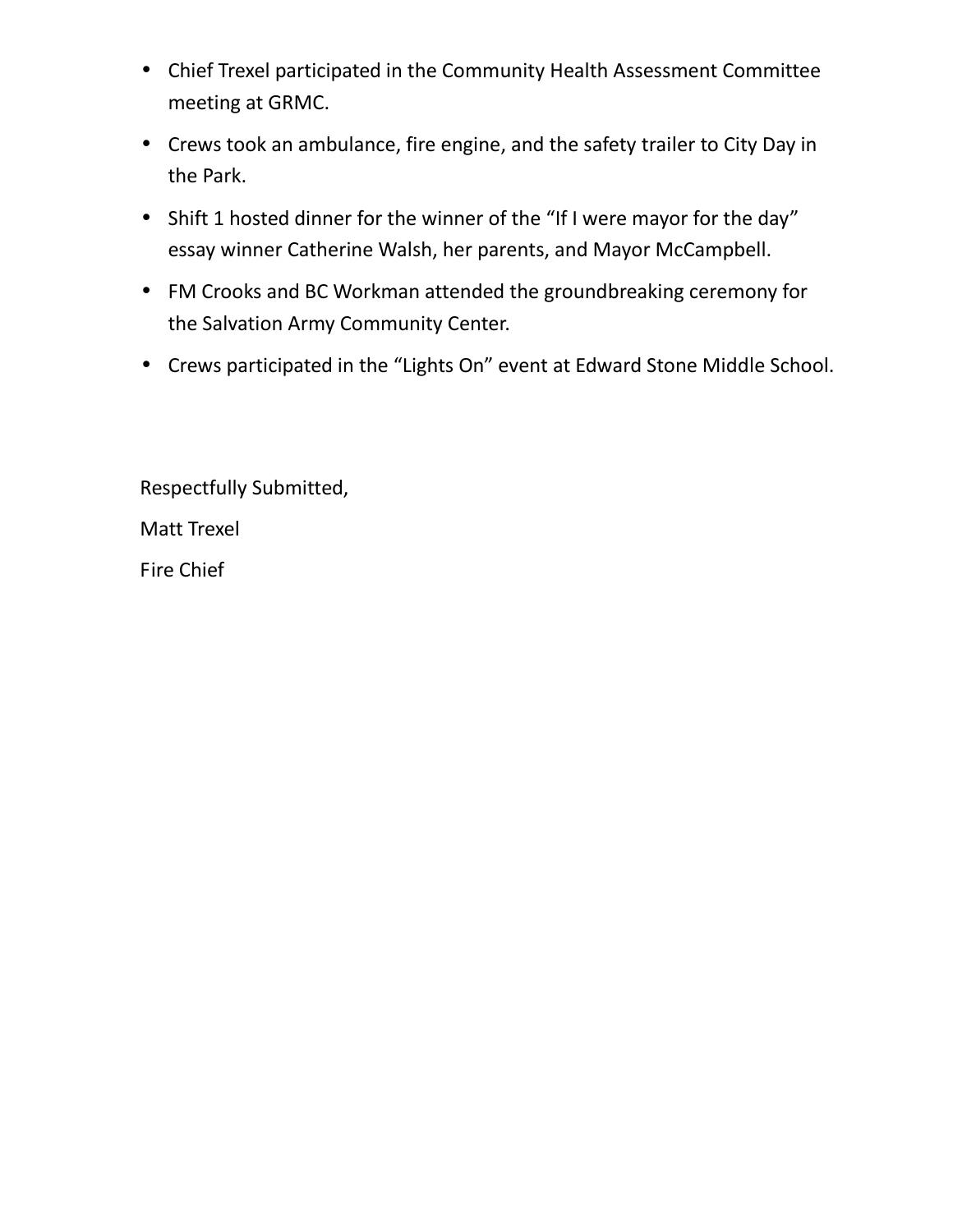#### **Incident Type Report October 2015**



#### **Responses By District October 2015**

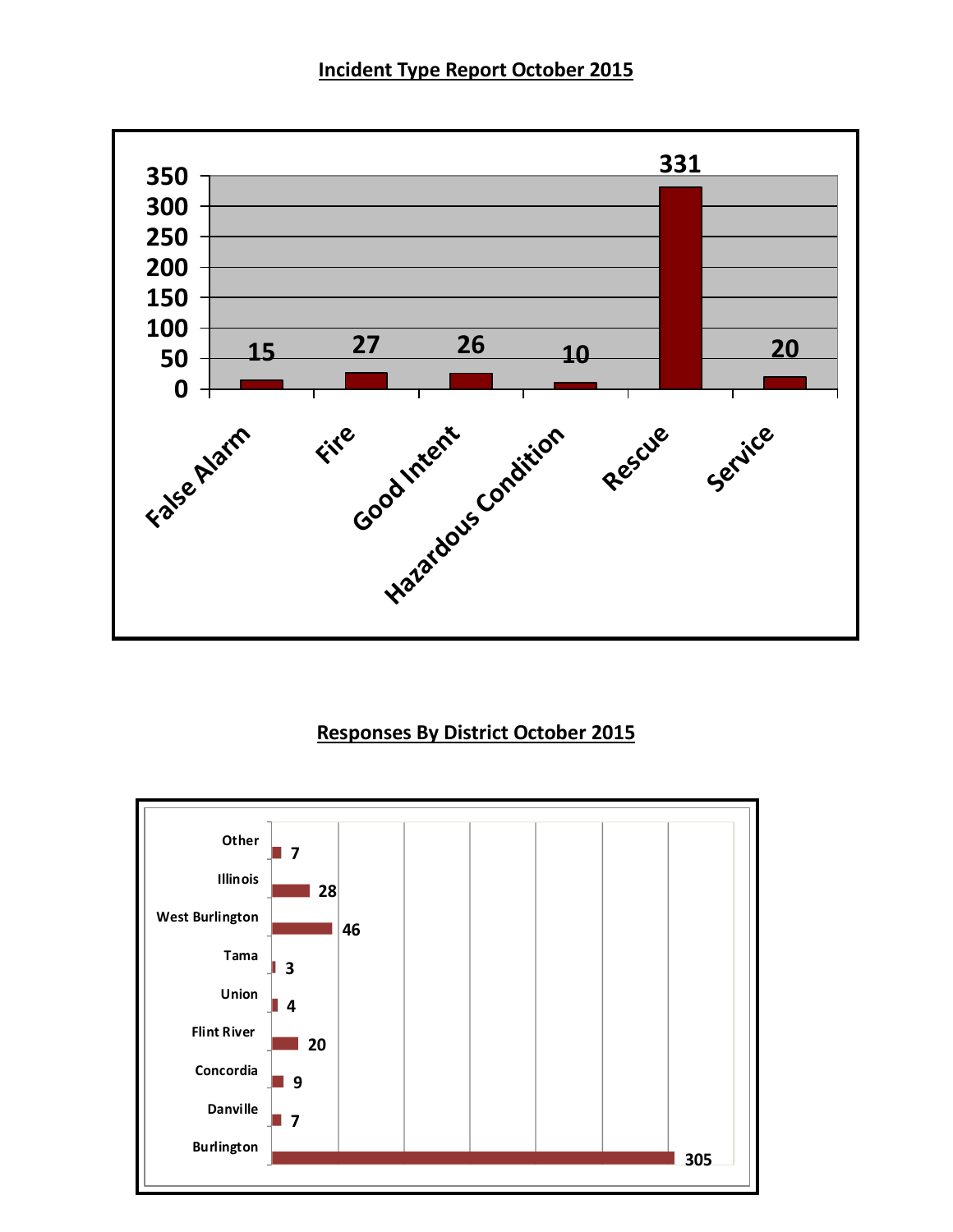# **Training Summary October 2015**

| <b>Administrative Summary - October</b> |                                                           |              |     |
|-----------------------------------------|-----------------------------------------------------------|--------------|-----|
|                                         | <b>Assignments</b>                                        |              |     |
|                                         | <b>Completions (October 1-31)</b>                         |              |     |
|                                         | Users with completions:                                   | 44           | 98% |
|                                         | Total completions:                                        | 399          |     |
|                                         | <b>Overdue Assignments (as of October 31)</b>             |              |     |
|                                         | Users with assignment(s) that are overdue:                | 20           | 44% |
|                                         | Total overdue assignments:                                | 33           |     |
|                                         | No Assignments (as of October 31)                         |              |     |
|                                         | Users with no assignments:                                | $\mathbf{1}$ | 2%  |
|                                         |                                                           |              |     |
|                                         | <b>Users</b>                                              |              |     |
|                                         | Log-ins (October 1-31)                                    |              |     |
|                                         | Users who have logged in:                                 | 42           | 93% |
|                                         | <b>Credentials</b>                                        |              |     |
|                                         | Users with credentials expiring next month<br>(November): | $\mathbf 0$  | 0%  |
|                                         |                                                           |              |     |